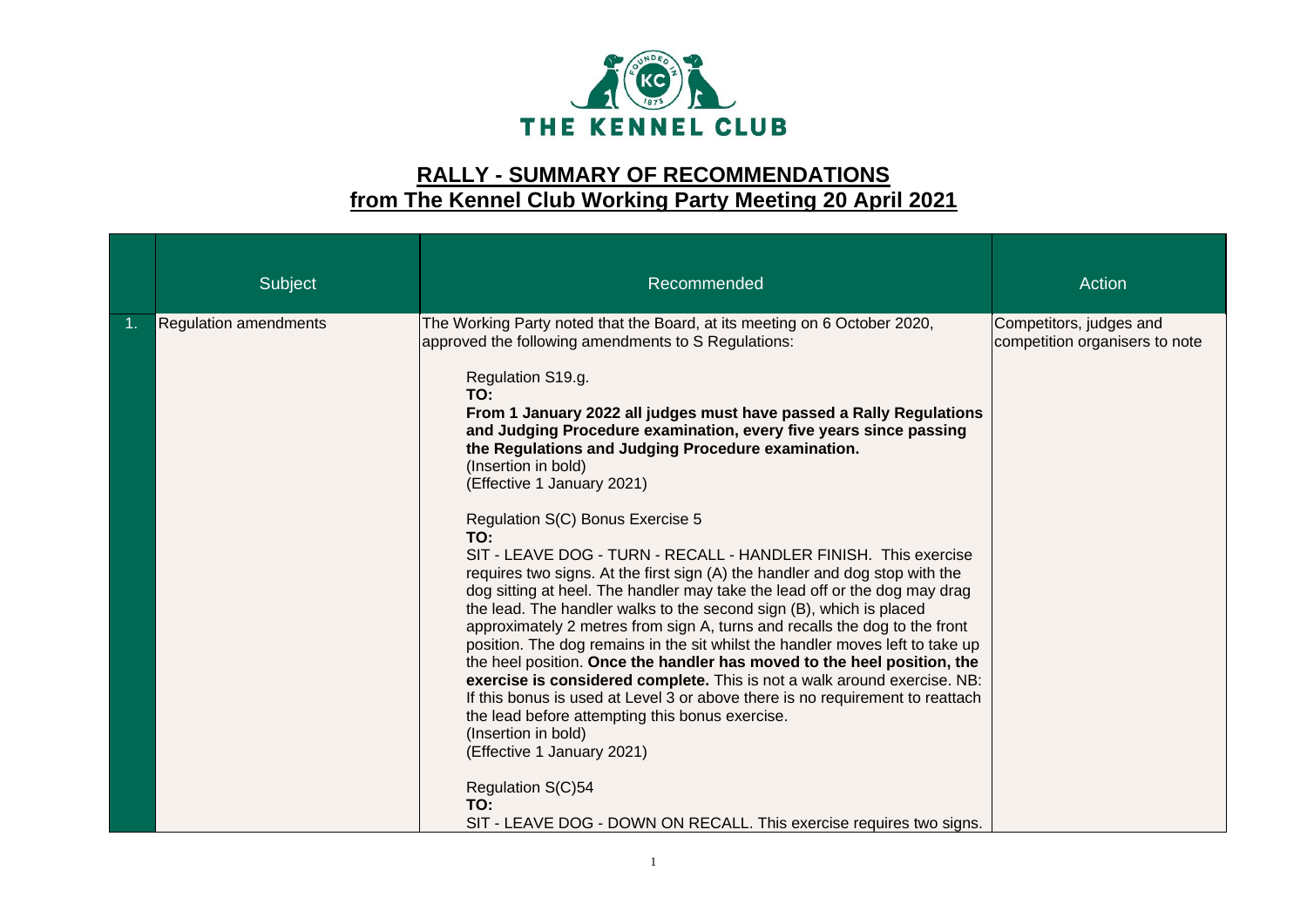

|  | At the first sign (A) the handler and dog stop with the dog sitting at heel. The<br>handler walks to the second sign (B) which is placed approximately 4.5<br>metres from sign A. The handler turns and faces the dog and recalls the<br>dog. At any time during the recall, the handler cues the dog to down. Once<br>the dog is down, the handler recalls the dog again. The dog must come and<br>sit in the front position. The handler should ensure that they drop the dog<br>leaving sufficient space for the second recall. The handler then cues the<br>dog to Finish either Right or Left. This is a static exercise.<br>(Insertion in bold)<br>(Effective 1 January 2021) |  |
|--|-------------------------------------------------------------------------------------------------------------------------------------------------------------------------------------------------------------------------------------------------------------------------------------------------------------------------------------------------------------------------------------------------------------------------------------------------------------------------------------------------------------------------------------------------------------------------------------------------------------------------------------------------------------------------------------|--|
|  | Regulation S(C)56<br>TO:<br>SIT LEAVE DOG - RECALL OVER JUMP. This exercise requires two signs.<br>At the first sign (A) the handler and dog stop with the dog sitting at heel. The<br>jump must be approximately 4 metres from sign (A). The handler cues the<br>dog to wait then walks to the second sign (B) which is approximately 4<br>metres away from the opposite side of the jump. The handler turns and<br>faces the dog and recalls the dog. The dog must come over the jump and sit<br>in front of the handler. The handler then cues the dog to Finish either Right<br>or Left. This is a static exercise.<br>(Insertion in bold)<br>(Effective 1 January 2021)        |  |
|  | Regulation S(C)60<br>TO:<br>RIGHT TURN - 1 or 2 STEPS - DOWN. The handler turns to the right,<br>cueing the dog to move with him/her. After turning and taking 1 or 2 steps<br>the handler stops, cueing the dog to drop directly into a down position<br>without first sitting. When the dog is down, the handler cues the dog to heel-<br>and moves forward. This is a static exercise.<br>(Deletion struck through. Insertion in bold)<br>(Effective 1 January 2021)                                                                                                                                                                                                             |  |
|  | Regulation S(C)61<br>TO:<br>LEFT TURN - 1 or 2 STEPS - DOWN. The handler turns to the left, cueing                                                                                                                                                                                                                                                                                                                                                                                                                                                                                                                                                                                  |  |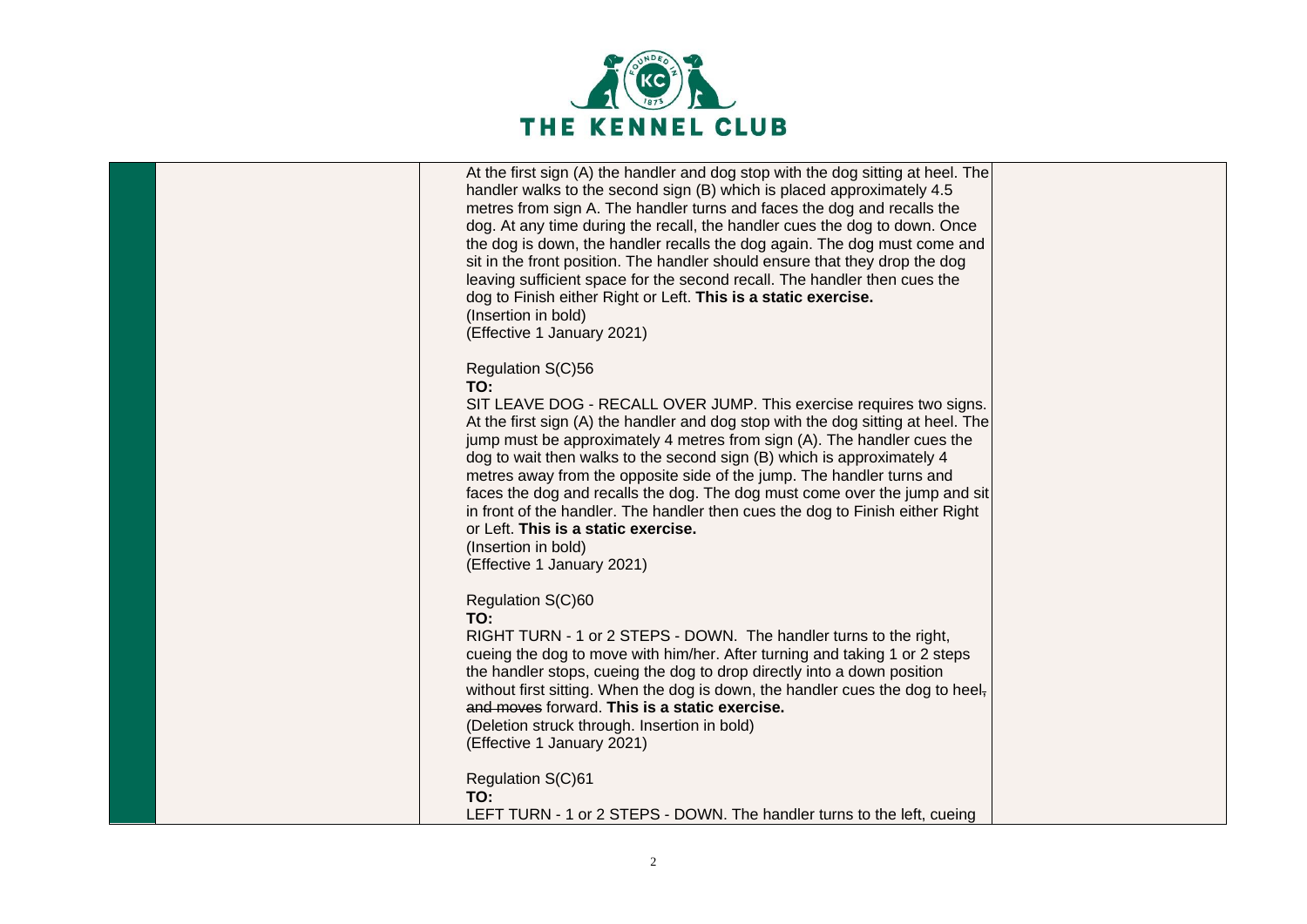

| the dog to move with him/her. After turning and taking 1 or 2 steps the<br>handler stops, cueing the dog to drop directly into a down position without<br>first sitting. When the dog is down, the handler cues the dog to heel, and<br>moves forward. This is a static exercise.<br>(Deletion struck through. Insertion in bold)<br>(Effective 1 January 2021)                                                                                                                                                                                                                                                                                                                                                                              |  |
|----------------------------------------------------------------------------------------------------------------------------------------------------------------------------------------------------------------------------------------------------------------------------------------------------------------------------------------------------------------------------------------------------------------------------------------------------------------------------------------------------------------------------------------------------------------------------------------------------------------------------------------------------------------------------------------------------------------------------------------------|--|
| Regulation S(C)63<br>TO:<br>STAND - LEAVE DOG - DOWN - SIT - RECALL - FINISH. This exercise<br>requires two signs. The handler and dog stop at the first sign (A) and the<br>handler cues the dog to remain standing. The dog does not sit first. The<br>handler walks to the second sign (B) and turns and faces the dog,<br>approximately 2 metres away. The handler cues the dog to Down, then Sit,<br>then recalls the dog. Once the dog is sitting in front, the handler cues the<br>dog to Finish Left or Right. This is a static exercise.<br>(Insertion in bold)<br>(Effective 1 January 2021)                                                                                                                                       |  |
| Regulation S(C)66<br>TO:<br>SIT - LEAVE DOG - ANGLED RECALL OVER JUMP. This exercise<br>requires two signs. At the first sign (A) the handler and dog stop with the<br>dog sitting at heel. The jump must be approximately 4 metres from sign (A).<br>The handler cues the dog to wait then walks to the second sign (B) which is<br>placed approximately 4 metres away from the jump and 1 metre to either<br>the right or left of the jump. The handler turns and faces the dog and cues<br>the dog to jump. The dog must come over the jump and sit straight in front<br>of the handler. The handler then cues the dog to Finish either Right or Left.<br>This is a static exercise.<br>(Insertion in bold)<br>(Effective 1 January 2021) |  |
| New Regulation K3.e.<br>TO:<br>e. Rally Warrants<br>A Rally Warrant will be issued on application by the registered owner                                                                                                                                                                                                                                                                                                                                                                                                                                                                                                                                                                                                                    |  |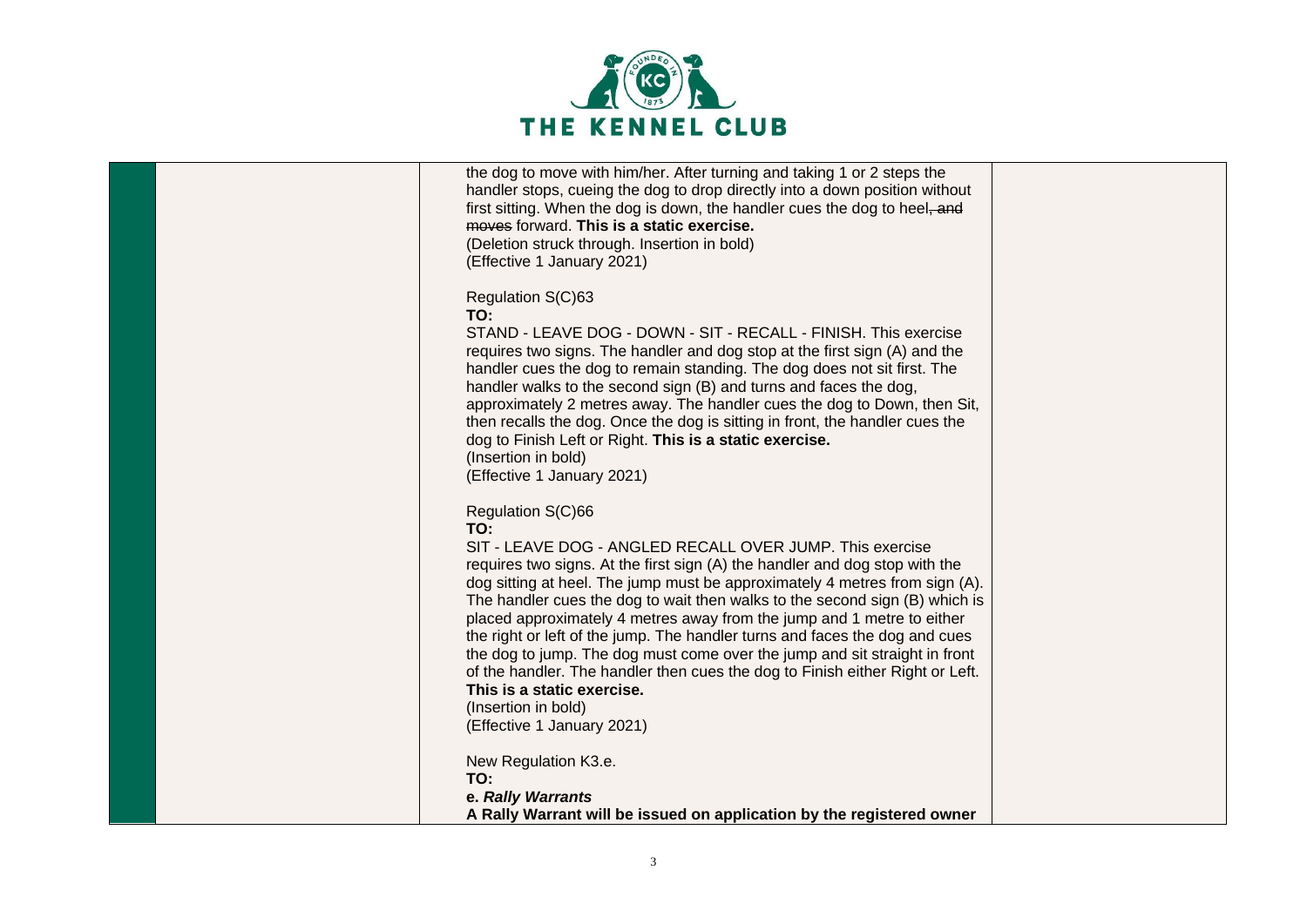

|    |                                           | at the time of qualification in respect of a dog that has obtained the<br>following:<br>(1) a Rally Title at all levels<br>(2) a Rally Level 6 Excellent title<br>(3) an additional 3 excellent scores at level 6, which must be gained<br>after 1 January 2021<br>The title 'RW' may be used after the name of the dog on competition<br>entries and in catalogues. The RW title will replace the RL6.Ex after the<br>dog's name.<br>(Insertion in bold)<br>(Effective 1 January 2021) |                                                                                                                                                    |
|----|-------------------------------------------|-----------------------------------------------------------------------------------------------------------------------------------------------------------------------------------------------------------------------------------------------------------------------------------------------------------------------------------------------------------------------------------------------------------------------------------------------------------------------------------------|----------------------------------------------------------------------------------------------------------------------------------------------------|
| 2. | Membership of the Working Party           | The Working Party noted that Mrs Flo Williams had resigned as a member, and as All to note.<br>an Accredited Trainer for rally. It wished to express its appreciation of Mrs<br>Williams' services to the Working Party and to the rally community.                                                                                                                                                                                                                                     |                                                                                                                                                    |
| 3. | <b>Accredited Trainers</b>                | The Working Party agreed that more Accredited Trainers for rally were necessary<br>to fulfil the demand for seminars. The logistics of holding assessments for<br>candidates in the current climate are currently under consideration, and an<br>advertisement will be issued as soon as possible.                                                                                                                                                                                      | Judges to note.                                                                                                                                    |
| 4. | Activities Health & Welfare Sub-<br>Group | The Sub-Group, which considers issues relating to canine health in competing<br>dogs in all disciplines, wishes to encourage suggestions for suitable topics for<br>research. A press release drawing the attention of the dog-owning community to<br>the Sub-Group's work was issued on 14 April 2021. It may be viewed at:<br>www.thekennelclub.org.uk/media-centre/2021/april/statement-from-the-activities-<br>health-and-welfare-sub-group/                                        | Anyone wishing to suggest a<br>topic for research should<br>contact a member of the Rally<br>Working Party, or email<br>rally@thekennelclub.org.uk |